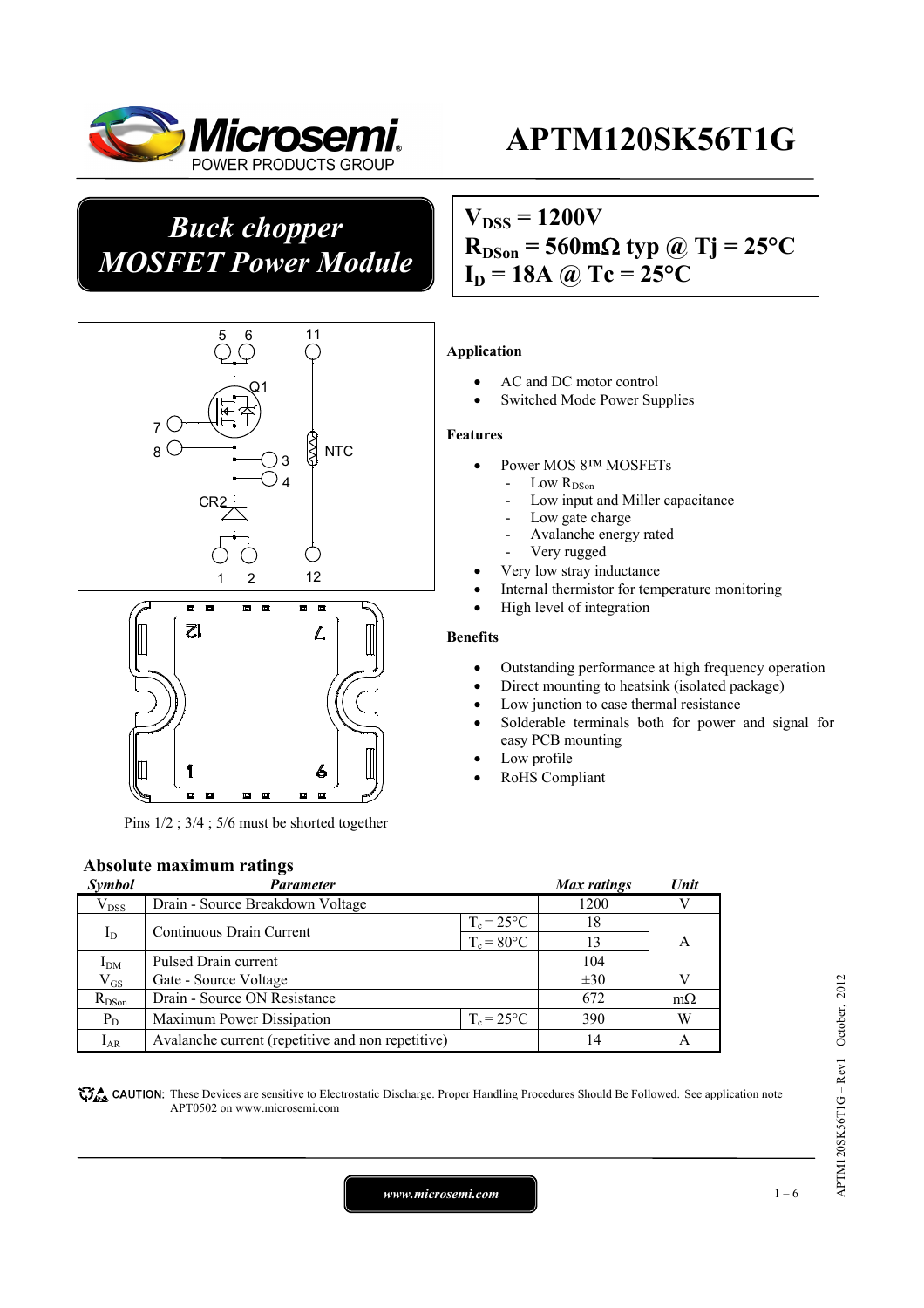

## **All ratings @ Tj = 25°C unless otherwise specified**

### **Electrical Characteristics**

| Symbol       | <i><b>Characteristic</b></i>    | <b>Test Conditions</b>             |                     | Min | Tvv | <b>Max</b> | Unit      |
|--------------|---------------------------------|------------------------------------|---------------------|-----|-----|------------|-----------|
| $I_{DSS}$    | Zero Gate Voltage Drain Current | $V_{DS} = 1200V$                   | $T_i = 25^{\circ}C$ |     |     | 100        | μA        |
|              |                                 | $V_{GS} = 0V$                      | $T_i = 125$ °C      |     |     | 500        |           |
| $R_{DS(on)}$ | Drain – Source on Resistance    | $V_{GS} = 10V$ , $I_D = 14A$       |                     |     | 560 | 672        | $m\Omega$ |
| $V_{GS(th)}$ | Gate Threshold Voltage          | $V_{GS} = V_{DS}$ , $I_D = 2.5 mA$ |                     |     |     |            | $\bf{T}$  |
| $I_{GSS}$    | Gate – Source Leakage Current   | $V_{GS} = \pm 30 V$                |                     |     |     | $\pm 100$  | nA        |

#### **Dynamic Characteristics**

| <i>Symbol</i>       | <b>Characteristic</b>        | <b>Test Conditions</b>                            | Min | $\mathcal{I}yp$ | <b>Max</b> | Unit |
|---------------------|------------------------------|---------------------------------------------------|-----|-----------------|------------|------|
| $C_{iss}$           | <b>Input Capacitance</b>     | $V_{GS} = 0V$                                     |     | 7736            |            |      |
| $C_{\rm oss}$       | Output Capacitance           | $V_{DS} = 25V$                                    |     | 715             |            | pF   |
| $C_{\text{rss}}$    | Reverse Transfer Capacitance | $f = 1MHz$                                        |     | 92              |            |      |
| $Q_{\rm g}$         | Total gate Charge            | $V_{GS} = 10V$                                    |     | 300             |            |      |
| $Q_{gs}$            | Gate – Source Charge         | $V_{Bus} = 600V$                                  |     | 50              |            | nC   |
| $Q_{gd}$            | Gate – Drain Charge          | $I_D = 14A$                                       |     | 140             |            |      |
| $T_{d(on)}$         | Turn-on Delay Time           | Resistive switching $\omega$ 25°C                 |     | 50              |            |      |
| $T_r$               | Rise Time                    | $V_{GS} = 15V$<br>$V_{Bus} = 800V$<br>$I_D = 14A$ |     | 31              |            |      |
| $T_{d(\text{off})}$ | Turn-off Delay Time          |                                                   |     | 170             |            | ns   |
| $T_f$               | Fall Time                    | $R_G = 2.2\Omega$                                 |     | 48              |            |      |

#### **Chopper diode ratings and characteristics**

| <i>Symbol</i> | <b>Characteristic</b>                            | <b>Test Conditions</b> |                                       | Min  | Type | <b>Max</b> | Unit |
|---------------|--------------------------------------------------|------------------------|---------------------------------------|------|------|------------|------|
| $V_{RRM}$     | Maximum Peak Repetitive Reverse Voltage          |                        |                                       | 1200 |      |            | V    |
| $I_{\rm RM}$  | Maximum Reverse Leakage Current                  | $V_R = 1200V$          | $T_i = 25^{\circ}C$<br>$T_i = 125$ °C |      |      | 100<br>500 | μA   |
| $I_{\rm F}$   | DC Forward Current                               |                        | $Tc = 80^{\circ}C$                    |      | 30   |            | A    |
|               |                                                  | $I_F = 30A$            |                                       |      | 2.6  | 3.1        |      |
| $V_{\rm F}$   | Diode Forward Voltage                            | $I_F = 60A$            |                                       |      | 3.2  |            | V    |
|               |                                                  | $I_F = 30A$            | $T_i = 125$ °C                        |      | 1.8  |            |      |
|               | Reverse Recovery Time<br>$t_{rr}$<br>$I_F = 30A$ | $T_i = 25^{\circ}C$    |                                       | 300  |      |            |      |
|               |                                                  | $V_R = 800V$           | $T_i = 125$ °C                        |      | 380  |            | ns   |
| $Q_{rr}$      | Reverse Recovery Charge                          | $di/dt = 200A/\mu s$   | $T_i = 25$ °C                         |      | 360  |            | nC   |
|               |                                                  |                        | $T_i = 125$ °C                        |      | 1700 |            |      |

#### **Thermal and package characteristics**

|             | Symbol Characteristic                                               |             |    | Min   | Typ  | <b>Max</b>         | Unit            |
|-------------|---------------------------------------------------------------------|-------------|----|-------|------|--------------------|-----------------|
| $R_{thJC}$  | Junction to Case Thermal Resistance                                 | Transistor  |    |       | 0.32 | $\rm ^{\circ}$ C/W |                 |
|             |                                                                     | Diode       |    |       | 1.2  |                    |                 |
| $V_{ISOL}$  | RMS Isolation Voltage, any terminal to case $t = 1$ min, $50/60$ Hz |             |    | 4000  |      |                    |                 |
| $T_{\rm J}$ | Operating junction temperature range                                |             |    | $-40$ |      | 150                |                 |
| $T_{STG}$   | Storage Temperature Range                                           |             |    | $-40$ |      | 125                | $\rm ^{\circ}C$ |
| $T_{C}$     | <b>Operating Case Temperature</b>                                   |             |    | $-40$ |      | 100                |                 |
| Torque      | Mounting torque                                                     | To heatsink | M4 |       |      |                    | N.m             |
| Wt          | Package Weight                                                      |             |    |       |      | 80                 | g               |

APTM120SK56T1G-Rev1 October, 2012 APTM120SK56T1G – Rev1 October, 2012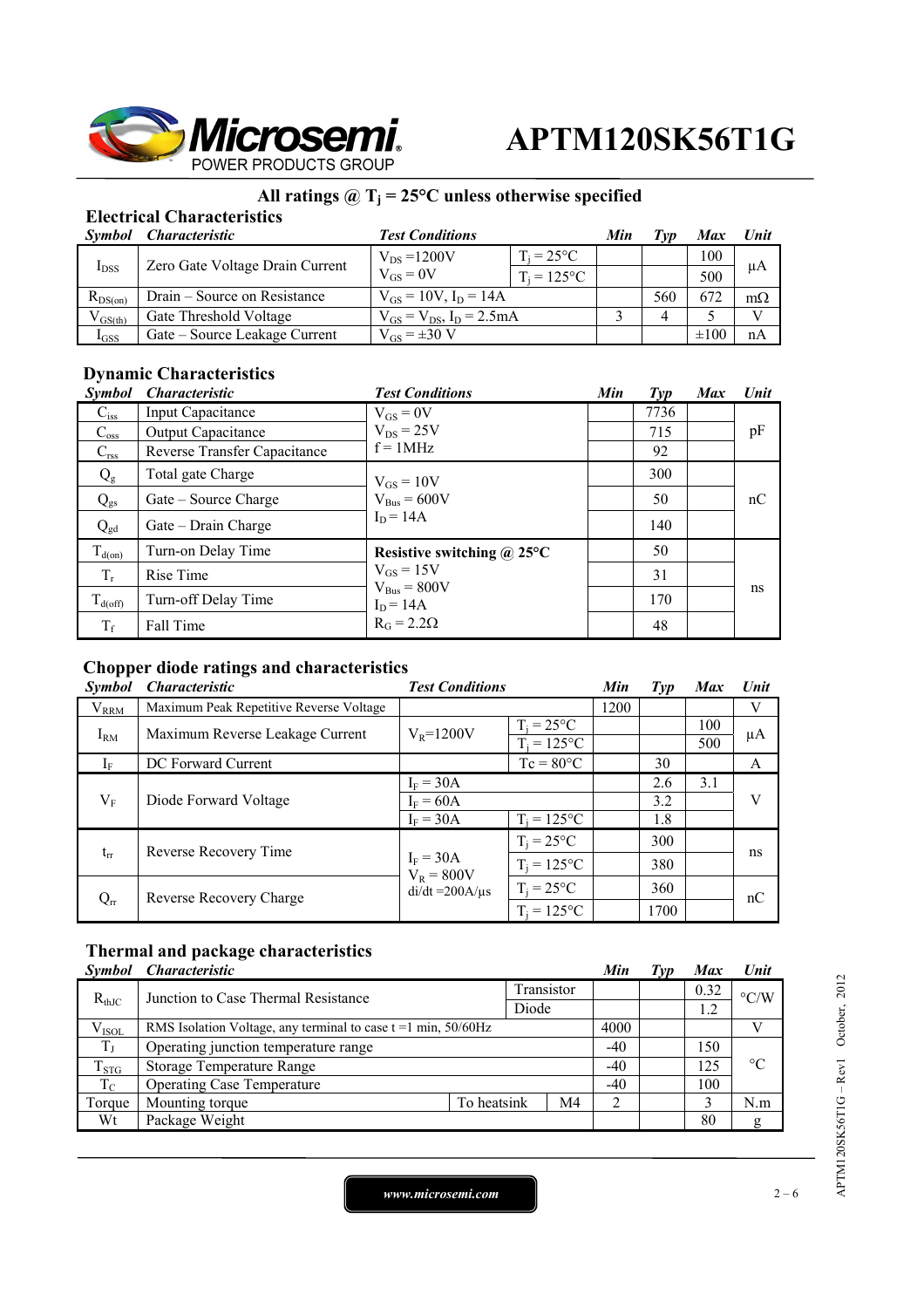

**Temperature sensor NTC** (see application note APT0406 on www.microsemi.com for more information).

| Symbol      | Characteristic        | Min | $T_{VD}$ | <b>Max</b> | Unit              |
|-------------|-----------------------|-----|----------|------------|-------------------|
| $R_{25}$    | Resistance $(a)$ 25°C |     | 50       |            | kΩ                |
| $D_{25/85}$ | $= 298.15 \text{ K}$  |     | 3952     |            | $\mathbf{r}$<br>л |
|             |                       |     |          |            |                   |



#### **SP1 Package outline** (dimensions in mm)



See application note 1904 - Mounting Instructions for SP1 Power Modules on www.microsemi.com

#### **Typical Mosfet Performance Curve**





*www.microsemi.com* 3 – 6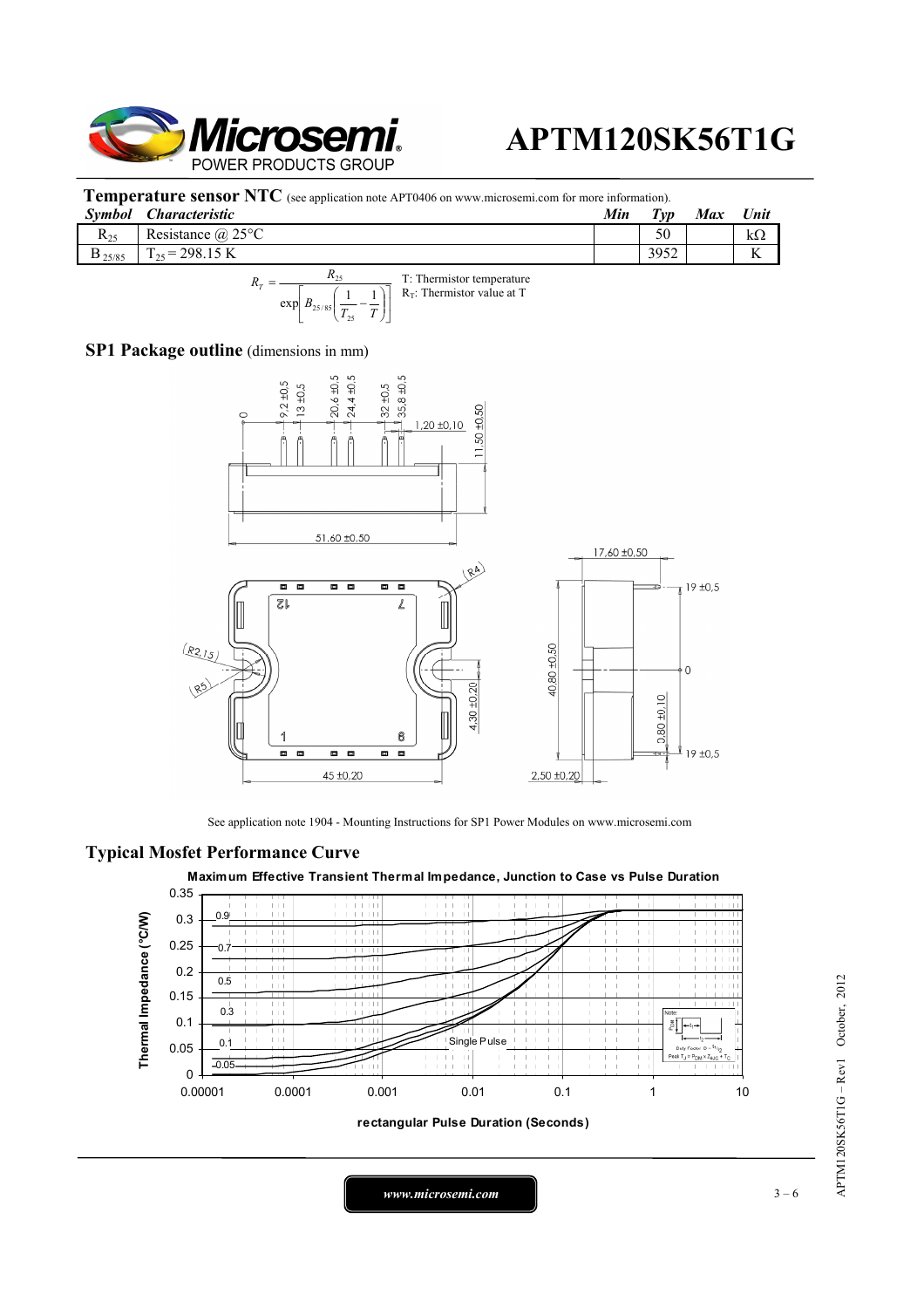



**V<sub>DS</sub>**, Drain to Source Voltage (V)









*www.microsemi.com* 4-6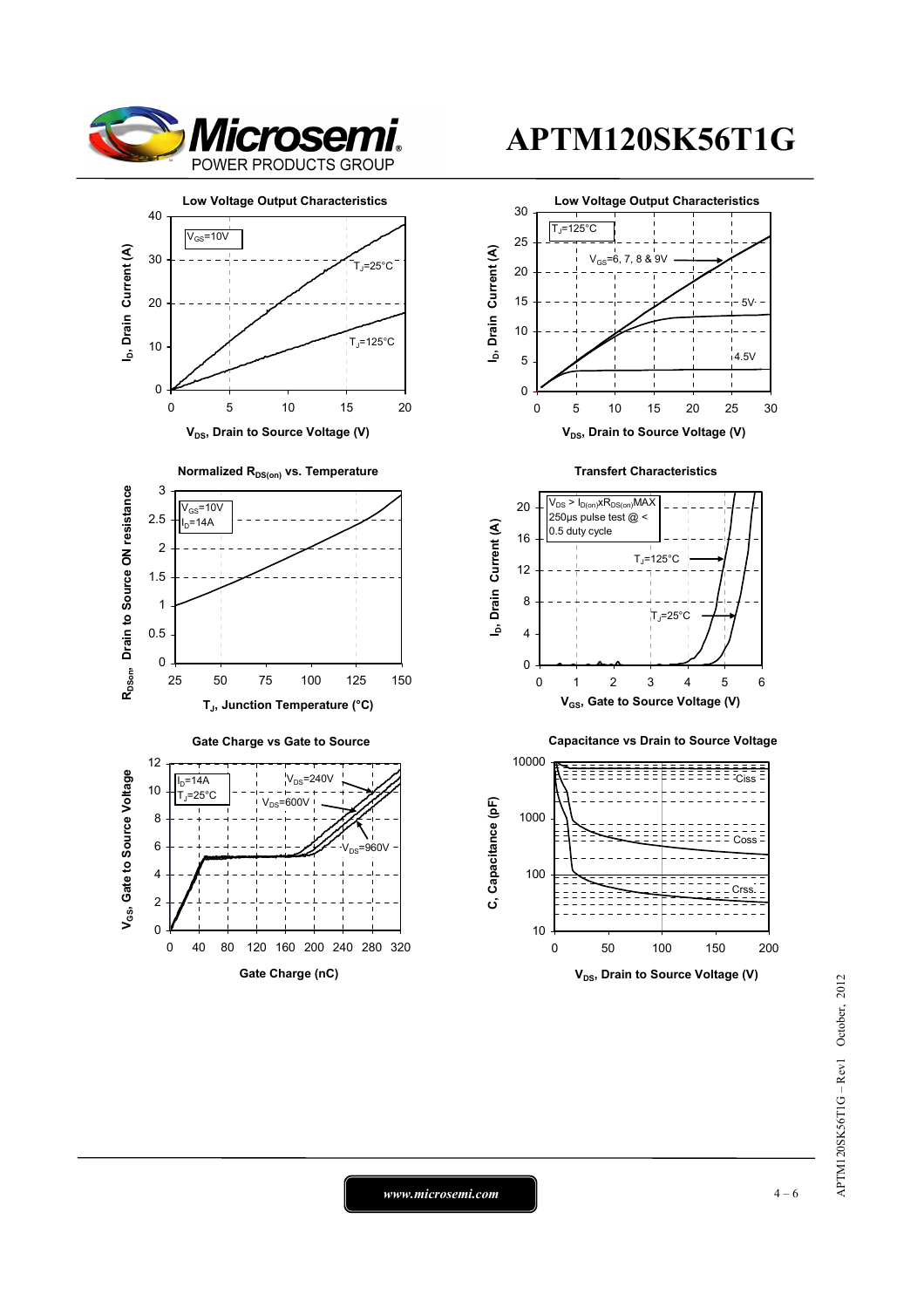

#### **Typical Diode Performance Curve**



*www.microsemi.com* 5 – 6